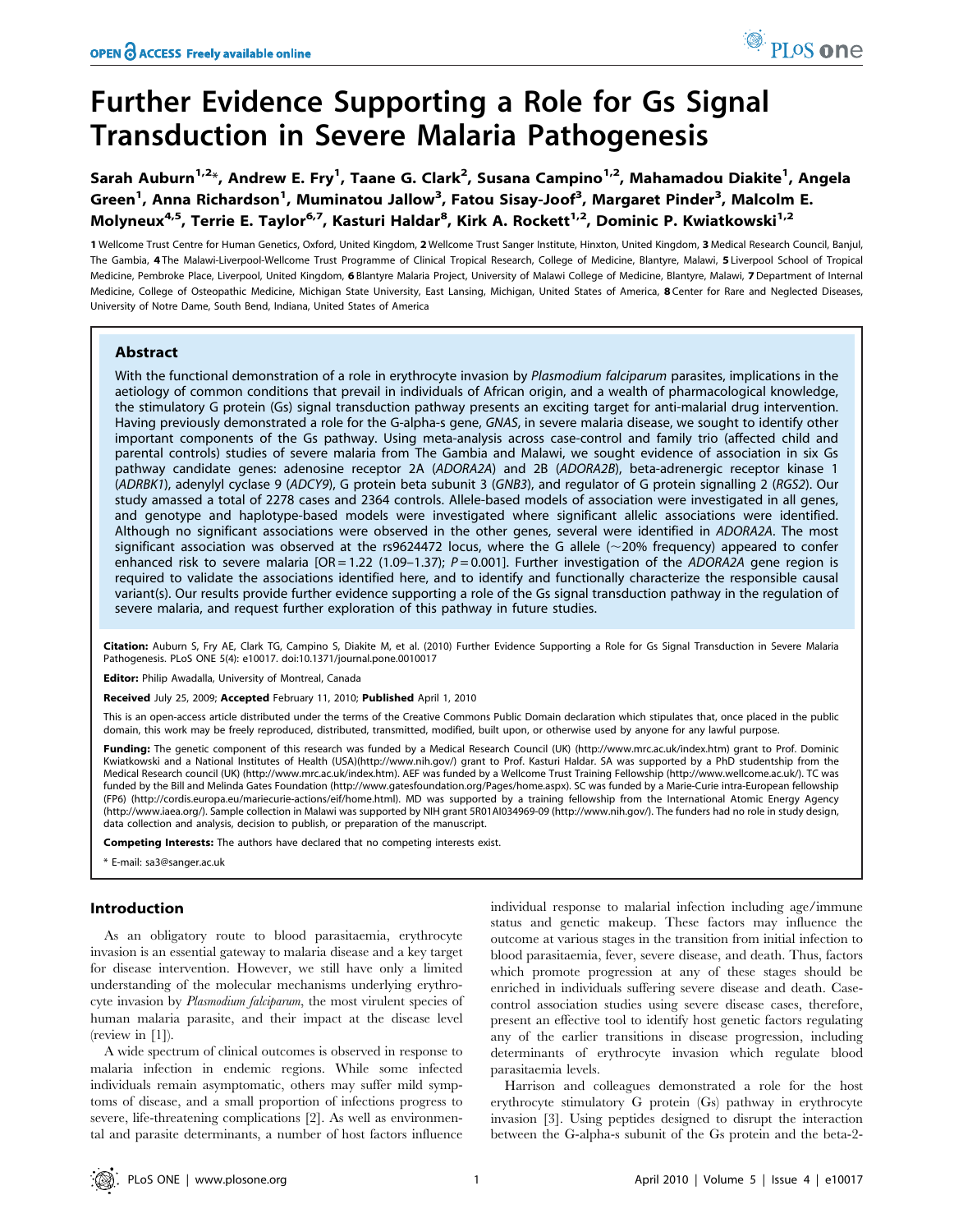adrenergic receptor, a Gs protein-coupled receptor, reduced erythrocyte invasion by *P. falciparum* parasites and subsequently lower parasitaemia was observed in vitro [3]. Seeking evidence of an impact of these Gs signal transduction-related events on disease progression, we previously demonstrated association between polymorphism in the gene encoding G-alpha-s (GNAS) and severe malaria disease using a case-control association approach [4]. The demonstration of a disease-regulatory role at the GNAS locus warranted further investigation of the Gs pathway to enhance our understanding of the disease mechanism(s) involved and to identify other components which might present suitable targets for antimalarial drug intervention. Indeed, owing to implications in common disorders such as hypertension and diabetes, the pharmacology of the Gs pathway is well defined [5], meriting it high feasibility for anti-malarial drug intervention. With the availability of the Sequenom iPLEX platform (www.sequenom. com) and the opportunity for lower cost and higher throughput genotyping  $(\sim]10$ -fold increase in SNP number) relative to the previous Sequenom (hME) platform, we were able to undertake economic genotyping in a larger selection of genes, allowing further interrogation of the Gs pathway to identify other diseaseregulatory candidates that might present suitable targets for antimalarial drug intervention.

G protein pathways provide a means for intracellular components to respond appropriately to extracellular stimuli [6]. Different stimuli may require different signal transduction events and subsequent effector responses, and the specificity in the signal transduction systems resides in the G protein coupled receptor (GPCR). Gs proteins transduce signals from several GPCRs to adenylyl cyclases which produce cAMP. Gs GPCRs include adenosine receptor alpha 2A and 2B (ADORA2A and ADORA2B), and beta-1- and beta-2- adrenergic receptors (ADRB1 and ADRB2). Beta-adrenergic receptors are activated by various catecholamines, while adenosine is the preferred agonist for ADORA2A and ADORA2B. Activation of the pathway is initialized by an agonist binding to the appropriate GPCR which has greater affinity for the Gs protein. In the basal state, Gs proteins are heterotrimeric, comprising 3 subunits, alpha, beta and gamma, with GDP bound to the alpha subunit. Stimulation of the Gs protein by interaction with the GPCR results in exchange of GTP for GDP. The GTP-bound G-alpha-s subunit (GNAS) dissociates from the beta-gamma dimer and activates adenylyl cyclase (e.g. ADCY9), which then converts ATP to cAMP. The second messenger, cAMP, activates effector molecules such as protein kinase A, which elicit an appropriate response to the initial agonist stimulation.

Negative feedback processes regulate the Gs pathway in order to prevent excessive cell signalling. Following dissociation from the G-alpha-s subunit, the beta-gamma dimer binds and translocates a G protein coupled receptor kinase such as the beta-adrenergic receptor kinase 1 (ADRBK1) to the membrane [7]. At the membrane, the kinase phosphorylates the agonist-activated GPCR which then complexes with arrestin protein preventing further coupling to the G protein. The free G-alpha-s subunit is deactivated by a regulator of G protein signalling molecule (RGS) such as RGS2, which binds to the G-alpha-s subunit and acts as a GTPase-activating protein to attenuate signalling of the GTP-bound G-alpha-s subunit [8]. RGS2 also appears to interact with ADCY to reduce cAMP production [9].

The inhibitory G (Gi) protein pathway also opposes the effects of the Gs pathway, having an inhibitory effect on adenylyl cyclase and cAMP production. A well studied component of this pathway is the Gi beta subunit 3 (GNB3), which has been implicated in complex disorders such as hypertension [10,11].

Using meta-analysis pooled across four association studies (Malawi case-control (unrelated cases and controls), Malawi family trio (affected child and parental controls), Gambian case-control and Gambian trio), we tested SNP associations with severe malaria in six genes related to the Gs pathway; adenosine receptor alpha 2A and 2B (ADORA2A, ADORA2B), beta-adrenergic receptor kinase 1 (ADRBK1), regulator of G protein signalling 2 (RGS2), adenylyl cyclase 9 (ADCY9), and G-protein-beta 3 (GNB3). A meta-analysis approach was chosen to enhance sample size whilst allowing for heterogeneity between studies. Owing to the challenges of collecting severe malaria cases in African study sites, large sample sizes are difficult to obtain [12]. Despite efforts to standardize clinical phenotyping across studies, owing to inter-population differences in transmission patterns and demography, some heterogeneity still remains in features such as the proportion of different severe malaria subphenotypes (e.g. severe malarial anaemia).

# Results

## Assay performance

Allele frequencies for the assays (pre-filtered by quality assessment on the HapMap Yoruba dataset) in the Gambian and Malawian studies are presented in Table 1. All assays demonstrated significant concordance with HWE  $(P<0.001)$  and failure rates below 10% (results not presented).

#### Single-locus associations

Two of the four ADORA2A SNPs, rs9624472 and rs5751876, demonstrated significant association with severe malaria, as illustrated in Figures 1 and 2, respectively. The other two ADORA2A loci, rs2267076 and rs3761422, demonstrated a trend of association  $(0.05 \leq P \leq 0.1)$ . A summary of the single-locus associations identified in ADORA2A are presented in Table 2. The most significant association was demonstrated at the rs9624472 locus  $(P= 0.001)$ , with increased susceptibility to severe malaria conferred by the G allele  $[OR = 1.22 (1.09 - 1.37)]$  in an additive manner  $[AG OR = 1.17]$  $(1.02-1.36)$ ,  $P= 0.029$ ; GG OR = 1.6  $(1.13-2.26)$ ,  $P= 0.008$ ]. Upon moving up- or down-stream of the rs9624472 locus, the strength of associations weakened. Approximately 2.5 kb downstream of rs9624472, the rs5751876 C allele conferred significant susceptibility to severe malaria  $[OR = 1.12 (1.02 - 1.23), P = 0.024]$  with an apparent recessive genotype effect [CT OR =  $1.03$  (0.89– $1.2$ ),  $P= 0.652$ ; CC OR = 1.26 (1.01–1.57),  $P= 0.042$ . Four kilobases upstream of rs9624472, the rs2267076 T allele demonstrated a trend of susceptibility to severe malaria  $[OR = 1.11 (1-1.23), P = 0.051]$ and, further upstream (8 kb), the rs3761422 T demonstrated a weaker trend of susceptibility to severe malaria  $[OR = 1.09 \ (0.99-$ 1.21),  $P= 0.096$ . No significant associations were demonstrated in the other candidate genes (data in Table S1).

#### Multi-locus associations

Table 3 presents a summary of the meta-analysis associations demonstrated with the common  $(>=5\%)$  ADORA2A haplotypes. The two most significant haplotype associations concurred with the single locus associations. The A2A-3 haplotype, which comprises the risk-conferring rs9624472 (G) and rs5751876 (C) alleles, accordingly demonstrated significant risk to severe malaria  $[OR = 1.21 (1.07-1.37), P = 0.002]$ . Furthermore, the A2A-1 haplotype which comprises the protective alleles at  $rs9624472$ (A) and rs5751876 (T) demonstrated significant protective from severe malaria  $[OR = 0.86 (0.77 - 0.95), P = 0.003]$ . With a less significant P-value, the A2A-2 haplotype, which comprises the rs9624472 A and rs5751876 T alleles demonstrated risk to severe malaria  $[OR = 1.14 (1.02 - 1.28), P = 0.019]$ .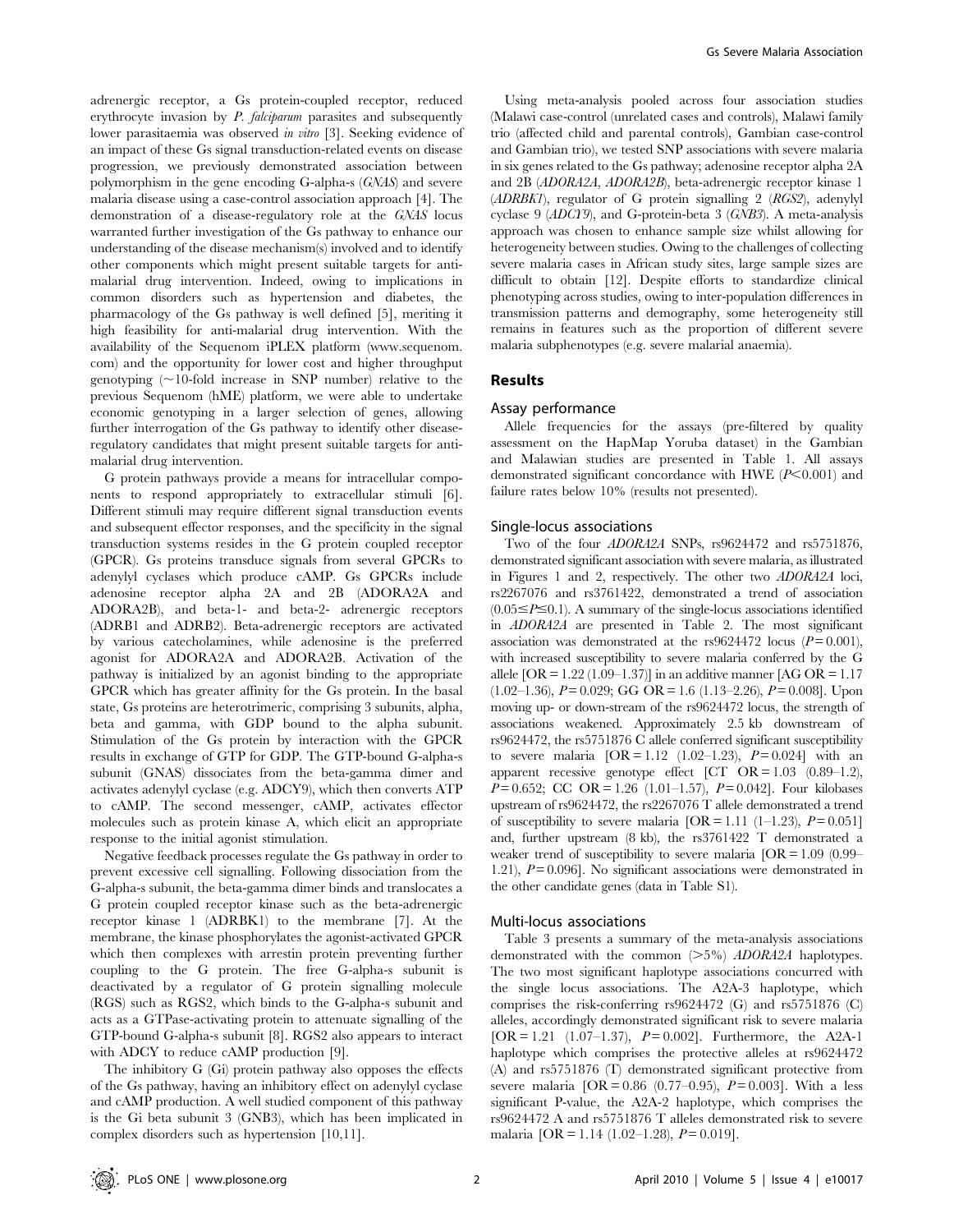Table 1. SNP allele frequencies in the Gambian and Malawian case-control and family trio studies.

| Gene    | Assay      | <sup>1</sup> Alleles | <b>Gambia CC</b> | <b>Gambia Trio</b> | <b>Malawi CC</b> | <b>Malawi Trio</b> |
|---------|------------|----------------------|------------------|--------------------|------------------|--------------------|
| ADCY9   | rs2238432  | C/T                  | 0.28             | 0.28               | 0.30             | 0.28               |
|         | rs2230739  | A/G                  | 0.16             | 0.16               | 0.09             | 0.08               |
|         | rs3730119  | C/T                  | 0.26             | 0.27               | 0.25             | 0.25               |
|         | rs10775349 | C/G                  | 0.20             | 0.21               | 0.20             | 0.21               |
|         | rs8047038  | C/T                  | 0.31             | 0.30               | 0.30             | 0.30               |
| ADORA2A | rs3761422  | C/T                  | 0.28             | 0.28               | 0.31             | 0.30               |
|         | rs2267076  | C/T                  | 0.27             | 0.27               | 0.30             | 0.29               |
|         | rs9624472  | A/G                  | 0.23             | 0.23               | 0.16             | 0.16               |
|         | rs5751876  | T/C                  | 0.39             | 0.40               | 0.30             | 0.30               |
| ADORA2B | rs2535611  | T/C                  | 0.03             | 0.03               | 0.13             | 0.11               |
|         | rs11654    | G/C                  | 0.32             | 0.30               | 0.22             | 0.23               |
|         | rs2286796  | G/A                  | 0.37             | 0.30               | 0.22             | 0.23               |
|         | rs2302416  | G/A                  | 0.29             | 0.30               | 0.31             | 0.33               |
| ADRBK1  | rs12285582 | T/C                  | 0.40             | 0.40               | 0.29             | 0.28               |
|         | rs948988   | G/A                  | 0.39             | 0.40               | 0.28             | 0.27               |
|         | rs7934433  | C/T                  | 0.14             | 0.12               | 0.28             | 0.30               |
| GNB3    | rs3759348  | G/A                  | 0.26             | 0.26               | 0.29             | 0.32               |
|         | rs5443     | T/C                  | 0.18             | 0.16               | 0.16             | 0.16               |
|         | rs5446     | C/T                  | 0.46             | 0.49               | 0.50             | 0.48               |
| RGS2    | rs7531013  | G/A                  | 0.44             | 0.42               | 0.24             | 0.26               |
|         | rs2179652  | T/C                  | 0.44             | 0.38               | 0.25             | 0.25               |
|         | rs2746073  | T/A                  | 0.02             | 0.01               | 0.06             | 0.05               |

<sup>1</sup>Major allele/minor allele. CC: Case-control.

doi:10.1371/journal.pone.0010017.t001

#### Discussion

Owing to implications in the aetiology of erythrocyte invasion by P. falciparum [3,13], evidence of ethnic-specific variants [14,15,16,17] possibly reflecting signatures of selection due to malaria, and a wealth of pharmacological knowledge (review in [5]), the Gs pathway presents an exciting target for anti-malarial drug intervention. Having previously demonstrated a role for the G-alpha-s gene, GNAS, in severe malaria disease [4], we sought to identify other important components of the Gs pathway. In this





Figure 1. Forest plot of the odds ratios of severe malaria allelic associations at the rs9624472 locus. Odds ratios of severe malaria associations with the rs9624472 G allele are represented for each study as a grey box with a horizontal line. The mid-point of the line represents the odds ratio and the extreme points of the line represent the 95% CI. The contribution of each study to the meta-analysis is represented by the area of the grey box. The solid vertical line presents an odds-ratio of 1 (no association). The diamond at the bottom presents the overall odds ratio and CI: OR = 1.22 (95% CI: 1.09–1.37), P = 0.001. Cochran's Qtest for heterogeneity on 4 degrees of freedom:  $P = 0.501$ . doi:10.1371/journal.pone.0010017.g001

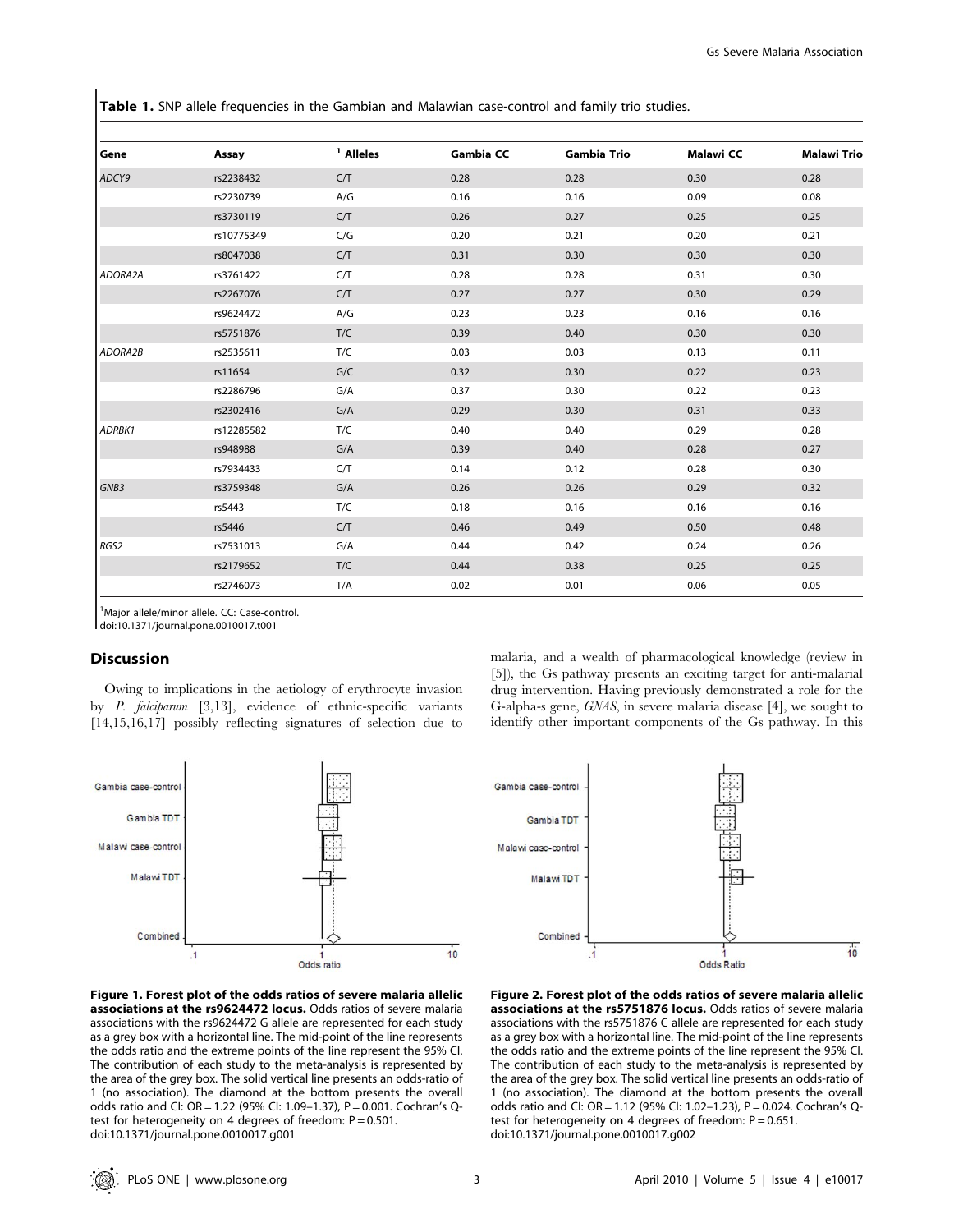Table 2. Summary of pooled single-locus associations observed in the ADORA2A gene.

| Assay     | Coordinate | <sup>1</sup> Test Variant | OR (95% CI)         | Z-value (Pr) |
|-----------|------------|---------------------------|---------------------|--------------|
| rs3761422 | 23151226   | T(G)                      | $1.09(0.99 - 1.21)$ | 1.67 (0.096) |
|           |            | $TT$ (CC)                 | 1.19 (0.92-1.54)    | 1.32 (0.187) |
|           |            | $CT$ (CC)                 | $1.04(0.90 - 1.19)$ | 0.51(0.611)  |
| rs2267076 | 23155149   | T(G)                      | $1.11(1.00-1.23)$   | 1.95 (0.051) |
|           |            | $TT$ (CC)                 | $1.30(0.99 - 1.71)$ | 1.89 (0.058) |
|           |            | CT (CC)                   | $1.04(0.91 - 1.20)$ | 0.56(0.573)  |
| rs9624472 | 23159285   | G(A)                      | $1.22(1.09-1.37)$   | 3.38 (0.001) |
|           |            | GG (AA)                   | $1.60(1.31 - 2.27)$ | 2.65 (0.008) |
|           |            | AG (AA)                   | $1.17(1.02 - 1.36)$ | 2.18 (0.029) |
| rs5751876 | 23161855   | C(T)                      | $1.12(1.02 - 1.23)$ | 2.26 (0.024) |
|           |            | CC(TT)                    | $1.26(1.01-1.57)$   | 2.03(0.042)  |
|           |            | CT(TT)                    | $1.03(0.89 - 1.20)$ | 0.45(0.652)  |

Results refer to allele and genotype-based associations pooled across the four studies: Gambia case-control, Gambia trios, Malawi case-control, and Malawi trios.

<sup>1</sup>The test variant is followed by the alternative variant in brackets. Odds ratios refer to the effect of the test variant. Significant z-values ( $P$ <0.05) are presented in bold, trends of association (0.05 $\leq$ P $\leq$ 0.1) are presented in regular font, and non-significant associations  $(P>0.1)$  are presented in dark grey. Cochran's Q-test for heterogeneity on 4 degrees of freedom P>0.05 in all tests. doi:10.1371/journal.pone.0010017.t002

study, and, to the best of our knowledge, the first candidate-based investigation of ADORA2A in severe malaria, we demonstrate significant association with this gene using meta-analysis across case-control and TDT studies from The Gambia and Malawi.

We identified a pattern of association in the ADORA2A gene whereby single-locus associations strengthened in significance with increasing proximity to rs9624472, at which the most significant association was observed  $(P = 0.001)$ . At this locus, the G allele demonstrated enhanced susceptibility to severe malaria. With respect to the rs9624472 locus, 2.5 kb downstream, the rs5751876 C allele demonstrated susceptibility to severe malaria  $(P = 0.024)$ ; 4 kb upstream, the rs2267076 T allele demonstrated a trend of susceptibility to severe malaria ( $P = 0.051$ ); and 8 kb upstream, the rs3761422 T allele demonstrated a weak trend of susceptibility to severe malaria ( $P = 0.096$ ). Using haplotype-based analysis, the two most significant ADORA2A haplotype associations concurred with the single-locus associations at rs9624472 and rs5751876; A2A-3 (CCGC) risk to severe malaria  $(P=0.002)$ , and A2A-1 (CCAT) protection from severe malaria ( $P = 0.003$ ). Association at A2A-2 (TTAT) demonstrated discordance with the single-locus effects of rs9624472 A and rs5751876 T but at lower significance  $(P=0.019)$ . Further investigation of this region is required to identify the true functional variant responsible for the observed associations.

We used meta-analysis across the Gambian and Malawian TDT and case-control studies in order to enhance our sample size. Across the four studies, we amassed a total of 2278 cases and 2364 controls. A rough estimation of the power of this study to detect the rs9624472 association was 97% at the 5% significance

Table 3. Pooled haplotype-based odds ratios of association with severe malaria in the ADORA2A gene.

| Haplotype | Sequence <sup>1</sup> | <b>Study</b> | Freq $(%)2$ | OR (95% CI)            | Z-value (Pr)   |
|-----------|-----------------------|--------------|-------------|------------------------|----------------|
| $A2A-1$   | 1111 (CCAT)           | Gambia CC    | 32.3        | $0.87(0.74 - 1.03)$    |                |
|           |                       | Gambia Trio  | 30.5        | $0.94(0.76 - 1.17)$    |                |
|           |                       | Malawi CC    | 40.1        | $0.84(0.7-1.01)$       |                |
|           |                       | Malawi Trio  | 34.2        | $0.67$ $(0.48 - 0.94)$ |                |
|           |                       | Pooled       |             | $0.86(0.77-0.95)$      | $-0.30(0.003)$ |
| A2A-2     | 2211 (TTAT)           | Gambia CC    | 25.5        | $1.17(0.98-1.4)$       |                |
|           |                       | Gambia Trio  | 24.2        | $1.19(0.92 - 1.53)$    |                |
|           |                       | Malawi CC    | 28.7        | $1.08(0.89 - 1.31)$    |                |
|           |                       | Malawi Trio  | 28.5        | $1.2(0.82 - 1.74)$     |                |
|           |                       | Pooled       |             | $1.14(1.02 - 1.28)$    | 2.53 (0.019)   |
| $A2A-3$   | 1122 (CCGC)           | Gambia CC    | 22.4        | $1.25(1.03-1.5)$       |                |
|           |                       | Gambia Trio  | 22.2        | $1.17(0.91 - 1.51)$    |                |
|           |                       | Malawi CC    | 15.4        | $1.17(0.92 - 1.5)$     |                |
|           |                       | Malawi Trio  | 18          | 1.25 (0.78-1.99)       |                |
|           |                       | Pooled       |             | $1.21(1.07-1.37)$      | 3.02 (0.002)   |
| $A2A-4$   | 1112 (CCAC)           | Gambia CC    | 17.5        | $0.81(0.66 - 1.01)$    |                |
|           |                       | Gambia Trio  | 19.9        | $0.83$ $(0.63 - 1.09)$ |                |
|           |                       | Malawi CC    | 14.9        | $0.99(0.78 - 1.27)$    |                |
|           |                       | Malawi Trio  | 18          | $1.19(0.74-1.9)$       |                |
|           |                       | Pooled       |             | $0.89(0.78 - 1.02)$    | $-1.67(0.094)$ |

Significant z-values ( $P$ <0.05) are presented in bold.

 $1$  = major allele, 2 = minor allele.

<sup>2</sup>Frequencies summed across cases and controls. The four haplotypes accounted for over 96% of the variation in each population. Cochran's Q-test for heterogeneity on 4 degrees of freedom P > 0.05 in all tests. CC: Case-control.

doi:10.1371/journal.pone.0010017.t003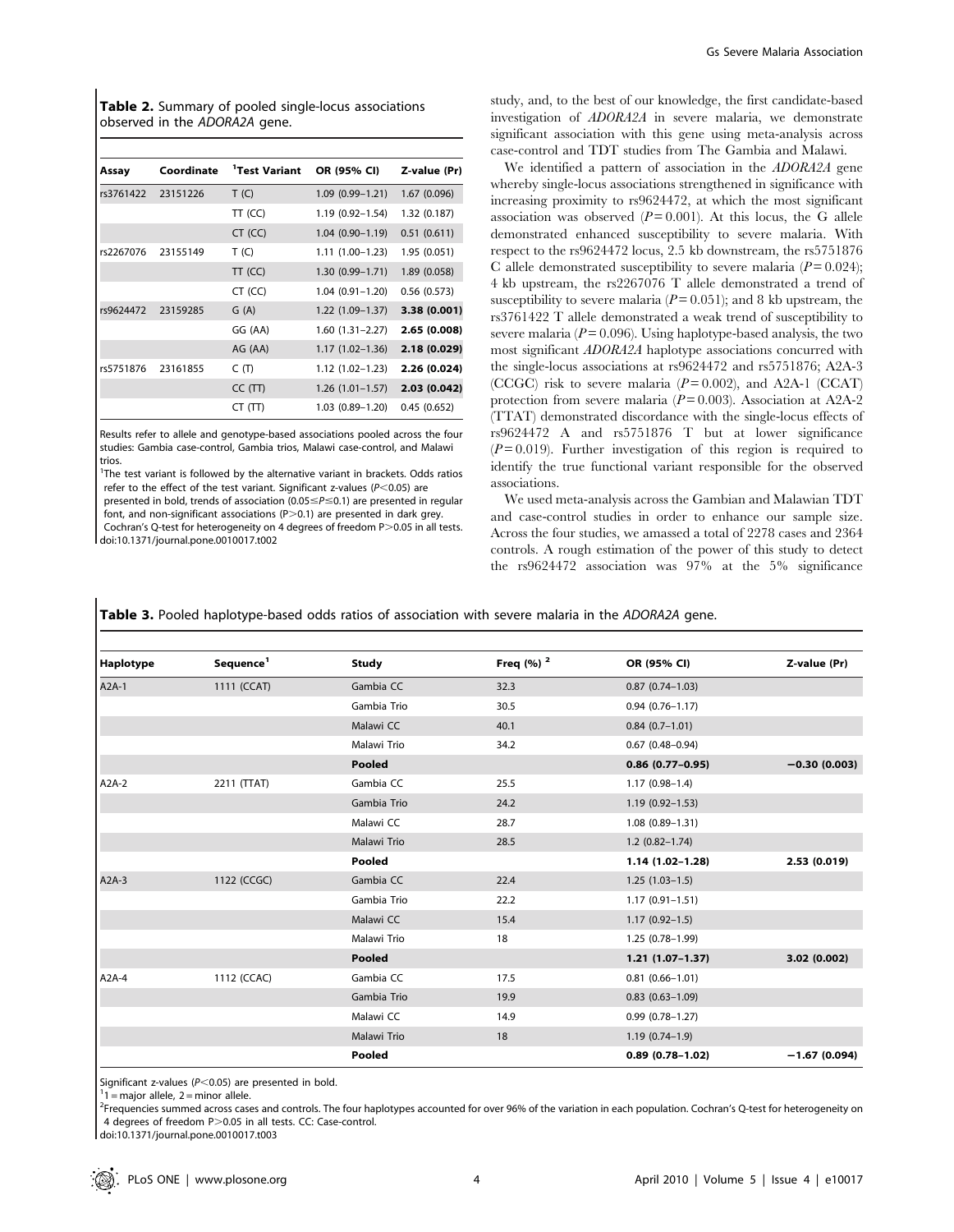threshold [18]. Nonetheless, with MAF as low as 5%, even this study was not sufficiently powered to detect allelic odds ratios of  $\sim$ 1.2 (probability of detection  $\sim$ 44%). With these levels of power, no significant associations were demonstrated with ADCY9, ADRBK1, ADORA2B, GNB3 or RGS2. Further investigation of these genes in other populations and with greater sample size should provide more conclusive evidence on their role in severe malaria pathogenesis.

The results presented here have not been corrected for multiple testing. The application of the Bonferroni correction in this study is debatable as the candidate genes are members of the same biological pathway and, thus, partially interdependent. Due to LD, the SNPs within each gene also exert a measure of interdependence. If we correct the associations observed here by the number of genes tested (6), the threshold for significance is  $P \approx 0.008$ . At this threshold, the rs9624472 allelic association  $(P=0.002)$ , and the A2A-1 ( $P = 0.003$ ) and A2A-3 ( $P = 0.002$ ) haplotype associations remain significant.

As a component of a signal pathway, it should be considered that the ADORA2A associations presented here may represent a complex network of interactions with other human genetic variants in the Gs pathway such as the GNAS locus and, perhaps, other pathways. Indeed, it is feasible that inter-gene interactions may have masked our ability to detect possible associations at the other loci investigated here. However, with regard to multiple hypothesis testing, our study was not sufficiently powered to investigate the numerous possible epistatic interactions between the genes investigated here. In addition to other host genetic factors, it should also be considered that a number of parasite genetic factors and environmental factors may interact with variants in the Gs pathway and, thus, influence the outcome of the disease trait. Indeed, in the context of erythrocyte invasion, which presents an intimate interaction between host and parasite proteins, it is most likely that the composite of numerous parasite and host genetic variants involved in the process ultimately determines the overall rate of invasion. Unfortunately, owing again to limited sample size, this study was underpowered to investigate such variables.

The mechanism by which the ADORA2A associations presented here might elicit a pathogenic effect in malaria disease remain unclear. ADORA2A and ADORA2B are both adenosineactivated GPCRs, the latter exhibiting lower affinity for this agonist [19]. The Levels of extracellular adenosine rise in response to metabolic stress and cell damage in conditions such as hypoxia, inflammation and trauma [20,21]. In addition to erythrocytes, ADORA2A is expressed in a wide range of tissues. Indeed, activation of this receptor in various immune cells appears to promote an anti-inflammatory cytokine profile [22]. A careful balance of pro- and anti-inflammatory cytokine levels appears to be critical to malaria outcome [23]. Thus, in addition to a potential role in regulating erythrocyte invasion, ADORA2A may mediate susceptibility to severe malaria via regulation of inflammatory cytokine levels.

Accumulating evidence, including the ADORA2A association reported in this study, indicates that the Gs signal transduction pathway is involved in the regulation of malaria, and more specifically, in the severe, life threatening manifestations of this disease [3,4,13]. Thus, this pathway requires further exploration in malaria studies. Indeed, further investigation of the ADORA2A gene region is necessary to validate the associations identified here, and to identify and functionally characterize the causal variant(s) responsible for the signals of association. This should enhance our understanding of how ADORA2A is involved in the regulation of severe malaria pathology.

# Materials and Methods

#### Ethics Statement

The Gambia Government/Medical Research Council Ethical Committee approved the Gambian samples in this study. The Malawian samples in this study were approved by the College of Medicine Research and Ethics Committee. All samples were obtained with informed written consent from a parent or guardian.

# Samples

Individuals were recruited in a clinical setting. Children under the age of 12 years presenting with severe malaria at the Royal Victoria Hospital in Banjul, The Gambia, and the Queen Elizabeth Central Hospital in Blantyre, Malawi, were enrolled as cases. Severe malaria was defined as severe malarial anaemia (SA), cerebral malaria (CM), other severe complications such as respiratory acidosis, and fatalities due to malaria infection. The threshold for SA was a haemoglobin concentration  $\leq$  5 g/dl in the presence of P. falciparum asexual parasitaemia. CM was defined by a Blantyre coma score  $\leq 2$ , indicating unrousable coma not attributable to convulsions, hypoglycaemia or meningitis in a patient with P. falciparum parasitaemia [24]. Due to limited sample size and, thus, power to detect association, severe malaria subphenotypes were not investigated here (see Table S2). Population controls for the case-control studies were obtained from umbilical cord blood samples. In the family trios, the patients' mother and father were recruited as controls. Analysis was restricted to true biological trios  $\approx 80\%$  probability of being true parent-offspring trios) confirmed using the Nuclear software package [25]. At each study site, local teams managed sample collection and DNA extraction. Genomic DNA samples were subject to whole genome amplification using Multiple Displacement Amplification [26]. DNA from the HapMap Yoruba parental samples (http://www. hapmap.org) was used to test the accuracy of the genotyping assays and was extracted from lymphoblastoid cell lines provided by the Coriell repository (Corriell Institute for Medical Research).

#### Gene selection

Genes were selected on account of one or more of the following properties; implication in common disorders which prevail in individuals of African origin possibly as a result of malaria selection [27], such as essential hypertension and type 2 diabetes mellitus [28,29,30,31] prevalence of ethnic-specific polymorphisms which are polymorphic in individuals of African but not Caucasian origin [17]; evidence of functional polymorphism altering signal transduction [32,33]. We also attempted to investigate the beta-1 and beta-2-adrenergic receptors (ADRB1 and ADRB2), which have previously been implicated in the regulation of P. falciparum erythrocyte invasion [3]. However, possibly due to non-unique sequence, we were unable to design accurate genotyping assays on the Sequenom iPLEX and hME platforms for these genes.

#### SNP selection

SNP selection was balanced between literature-based evidence of functionality and apparent signatures of selection. This was narrowed down to an economic subset of SNPs for which genotyping assays could be designed on the mass spectrometry iPLEX platform. Three measures were used to identify signatures of positive selection; Wright's Fst [34], haplosimilarity (Hs measure) [35] and extended haplotype homozygosity (EHH measure) [36]. In addition to the genic region, up to 10 kb upstream and downstream of each transcript was investigated (see Table S3). Signatures of selection were sought using the available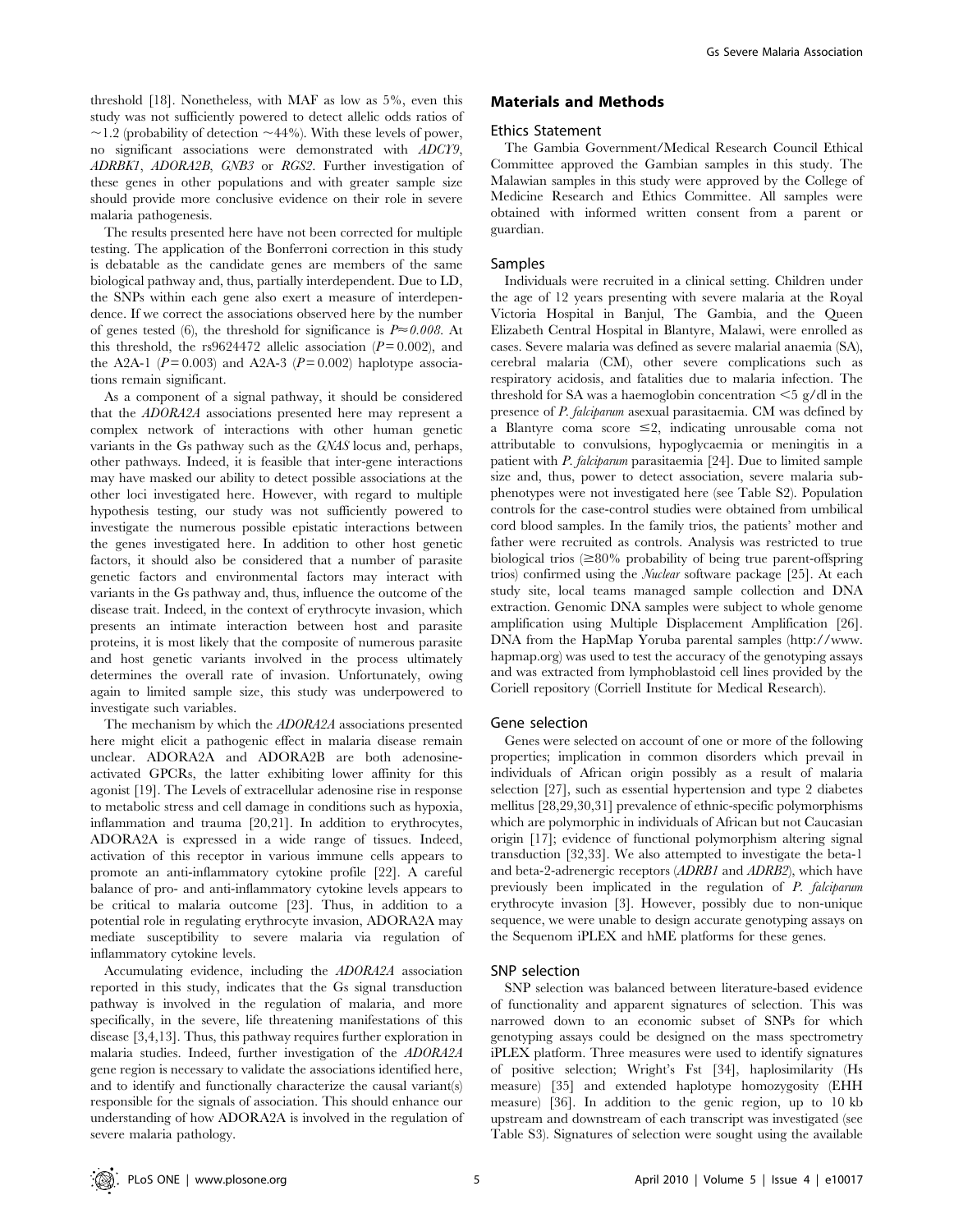genotype data from HapMap release no. 19 (http://www. hapmap.org).

# Genotyping methods

Genotyping was undertaken using Sequenom's mass spectrometry iPLEX gold platform (http://www.sequenom.com). Prior to genotyping on the Malawian and Gambian samples, the SNP assays were tested on the Yoruba HapMap parental DNA samples. Only assays with high concordance  $(>95\%)$  to the official HapMap data (http://www.hapmap.org), genotype distributions conforming to Hardy-Weinberg equilibrium at the 0.1% significance threshold, and high call rates  $(\geq 90\%)$  were genotyped on the malaria cases and controls.

#### Association analysis

Meta-analysis was undertaken across all the case-control and family studies using the methods outlined in Kazeem and Farrall [37]. Inter-study heterogeneity in association was assessed using Cochran's chi-square test (Q-test) under the null hypothesis of homogeneity (significant heterogeneity  $P<0.05$ ). Individual SNPs were investigated using allele- and genotype-based models. Multiallele tests were undertaken using haplotypes. Genotype associations were tested using pseudo case-control analysis with correction for HbS using the GenAssoc package (http://wwwgene.cimr.cam.ac.uk/clayton/software/). Associations were corrected for the HbS locus, which exerts a strong influence on severe malaria outcome [38,39]. In the Malawian and Gambian casecontrol studies, associations were tested using logistic regression analysis and conditional logistic regression with stratification by ethnicity, respectively. Regression analysis was undertaken in STATA (STATA, version 9.0; StataCorp, College Station, TX). In the family trios, association tests were undertaken using the transmission distortion test (TDT) [40].

# Haplotype reconstruction

In the case-control studies, haplotypes were reconstructed using SNPHAP (http://www-gene.cimr.cam.ac.uk/clayton/software/).

## References

- 1. Cowman AF, Crabb BS (2006) Invasion of red blood cells by malaria parasites. Cell 124: 755–766.
- 2. Greenwood B, Marsh K, Snow R (1991) Why do some African children develop severe malaria? Parasitol Today 7: 277–281.
- 3. Harrison T, Samuel BU, Akompong T, Hamm H, Mohandas N, et al. (2003) Erythrocyte G protein-coupled receptor signaling in malarial infection. Science 301: 1734–1736.
- 4. Auburn S, Diakite M, Fry AE, Ghansah A, Campino S, et al. (2008) Association of the GNAS locus with severe malaria. Hum Genet 124: 499–506.
- 5. Thompson MD, Cole DE, Jose PA (2008) Pharmacogenomics of G proteincoupled receptor signaling: insights from health and disease. Methods Mol Biol 448: 77–107.
- 6. Hamm HE (1998) The many faces of G protein signaling. J Biol Chem 273: 669–672.
- 7. Metaye T, Gibelin H, Perdrisot R, Kraimps JL (2005) Pathophysiological roles of G-protein-coupled receptor kinases. Cell Signal 17: 917–928.
- 8. Ross EM, Wilkie TM (2000) GTPase-activating proteins for heterotrimeric G proteins: regulators of G protein signaling (RGS) and RGS-like proteins. Annu Rev Biochem 69: 795–827.
- 9. Roy AA, Baragli A, Bernstein LS, Hepler JR, Hebert TE, et al. (2006) RGS2 interacts with Gs and adenylyl cyclase in living cells. Cell Signal 18: 336–348.
- 10. Siffert W, Rosskopf D, Siffert G, Busch S, Moritz A, et al. (1998) Association of a human G-protein beta3 subunit variant with hypertension. Nat Genet 18: 45–48.
- 11. Dong Y, Zhu H, Wang X, Dalageorgou C, Carter N, et al. (2004) Obesity reveals an association between blood pressure and the G-protein beta3-subunit gene: a study of female dizygotic twins. Pharmacogenetics 14: 419–427.
- 12. Network MGE (2008) A global network for investigating the genomic epidemiology of malaria. Nature 456: 732–737.
- 13. Murphy SC, Harrison T, Hamm HE, Lomasney JW, Mohandas N, et al. (2006) Erythrocyte G protein as a novel target for malarial chemotherapy. PLoS Med 3: e528.

Only haplotypes with SNPHAP probabilities  $\geq 80\%$  were included in association analysis. In the family trios, haplotypes were reconstructed using an Expectation Maximisation algorithm in R.

# Supporting Information

Table S1 Individual study and pooled odds ratios of allelic associations in all genes investigated. Odds ratios corresponding to severe malaria associations with the minor allele of the given locus are presented for individual studies and pooled studies (metaanalysis). Z scores and corresponding P-values are presented for the pooled associations. Q scores and corresponding P-values are presented for Cochran's test of heterogeneity between the studies. Odds ratios refer to the minor allele at each locus. Cochran's Qtest for heterogeneity on 4 degrees of freedom. CC: Case-control. Found at: doi:10.1371/journal.pone.0010017.s001 (0.30 MB RTF)

Table S2 Severe malaria subphenotype frequencies. CM: Cerebral malaria. SA: Severe anaemia.

Found at: doi:10.1371/journal.pone.0010017.s002 (0.04 MB RTF)

Table S3 Properties of Gs pathway candidates. <sup>1</sup>Region investigated using haplosimilarity (HS) and extended haplotype homozygosity (EHH) tools for detecting signatures of selection.

Found at: doi:10.1371/journal.pone.0010017.s003 (0.03 MB RTF)

## Author Contributions

Conceived and designed the experiments: SA KH KR DPK. Performed the experiments: SA AEF SC MD AG AR. Analyzed the data: SA TGC. Contributed reagents/materials/analysis tools: MJ FSJ MP MEM TET. Wrote the paper: SA. Contribution to collection of samples from The Gambia: MJ, FS-J, MP, MEM, TET. Assisted with manuscript drafting and revision: KR.

- 14. Riddle EL, Rana BK, Murthy KK, Rao F, Eskin E, et al. (2006) Polymorphisms and haplotypes of the regulator of G protein signaling-2 gene in normotensives and hypertensives. Hypertension 47: 415–420.
- 15. Rosskopf D, Manthey I, Siffert W (2002) Identification and ethnic distribution of major haplotypes in the gene GNB3 encoding the G-protein beta3 subunit. Pharmacogenetics 12: 209–220.
- 16. Siffert W, Forster P, Jockel KH, Mvere DA, Brinkmann B, et al. (1999) Worldwide ethnic distribution of the G protein beta3 subunit 825T allele and its association with obesity in Caucasian, Chinese, and Black African individuals. J Am Soc Nephrol 10: 1921–1930.
- 17. Tang CM, Hoerning A, Buscher R, O'Connor DT, Ratjen F, et al. (2005) Human adenosine 2B receptor: SNP discovery and evaluation of expression in patients with cystic fibrosis. Pharmacogenet Genomics 15: 321–327.
- 18. Purcell S, Cherny SS, Sham PC (2003) Genetic Power Calculator: design of linkage and association genetic mapping studies of complex traits. Bioinformatics 19: 149–150.
- 19. Bruns RF, Lu GH, Pugsley TA (1986) Characterization of the A2 adenosine receptor labeled by [3H]NECA in rat striatal membranes. Mol Pharmacol 29: 331–346.
- 20. Fredholm BB, AP IJ, Jacobson KA, Klotz KN, Linden J (2001) International Union of Pharmacology. XXV. Nomenclature and classification of adenosine receptors. Pharmacol Rev 53: 527–552.
- 21. Linden J (2001) Molecular approach to adenosine receptors: receptor-mediated mechanisms of tissue protection. Annu Rev Pharmacol Toxicol 41: 775–787.
- 22. Hasko G, Linden J, Cronstein B, Pacher P (2008) Adenosine receptors: therapeutic aspects for inflammatory and immune diseases. Nat Rev Drug Discov 7: 759–770.
- 23. Langhorne J, Ndungu FM, Sponaas AM, Marsh K (2008) Immunity to malaria: more questions than answers. Nat Immunol 9: 725–732.
- 24. Molyneux ME, Taylor TE, Wirima JJ, Borgstein A (1989) Clinical features and prognostic indicators in paediatric cerebral malaria: a study of 131 comatose Malawian children. Q J Med 71: 441–459.